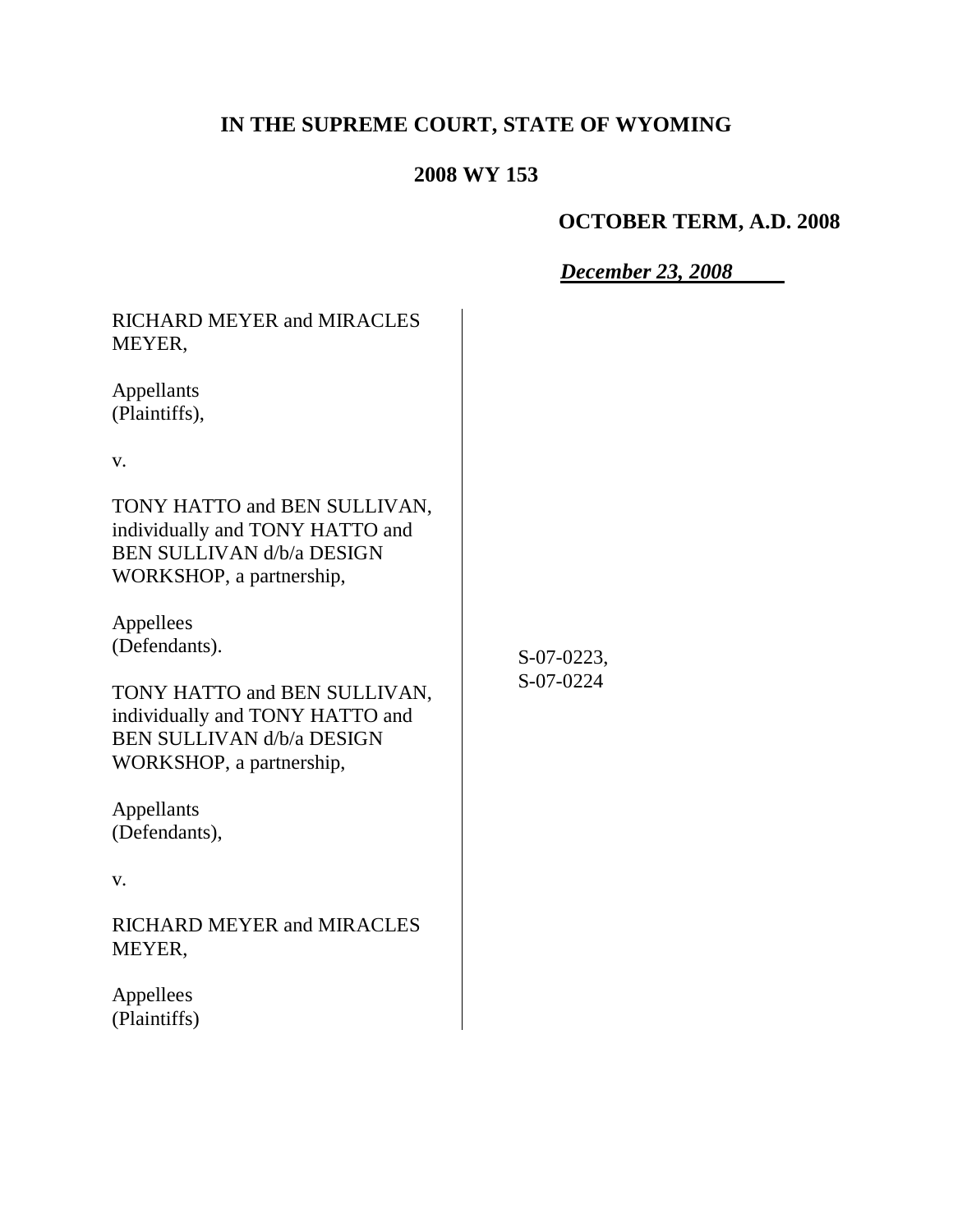#### *Appeal from the District Court of Teton County The Honorable Dennis L. Sanderson, Judge*

#### *Representing Richard Meyer and Miracles Meyer:*

Robert N. Williams and Pamela T. Harvey of Meyer & Williams, Attorneys at Law, P.C., Jackson, Wyoming. Argument by Mr. Williams.

#### *Representing Tony Hatto and Ben Sullivan, individually, and Tony Hatto and Ben Sullivan d/b/a Design Workshop:*

Mark Diehl Sullivan of Levy Coleman LLP, Jackson, Wyoming, at the time of briefing; and of Mark D. Sullivan, P.C., Wilson, Wyoming, at the time of oral argument.

*Before VOIGT, C.J., and GOLDEN, HILL, KITE, BURKE, JJ.*

**NOTICE: This opinion is subject to formal revision before publication in Pacific Reporter Third. Readers are requested to notify the Clerk of the Supreme Court, Supreme Court Building,**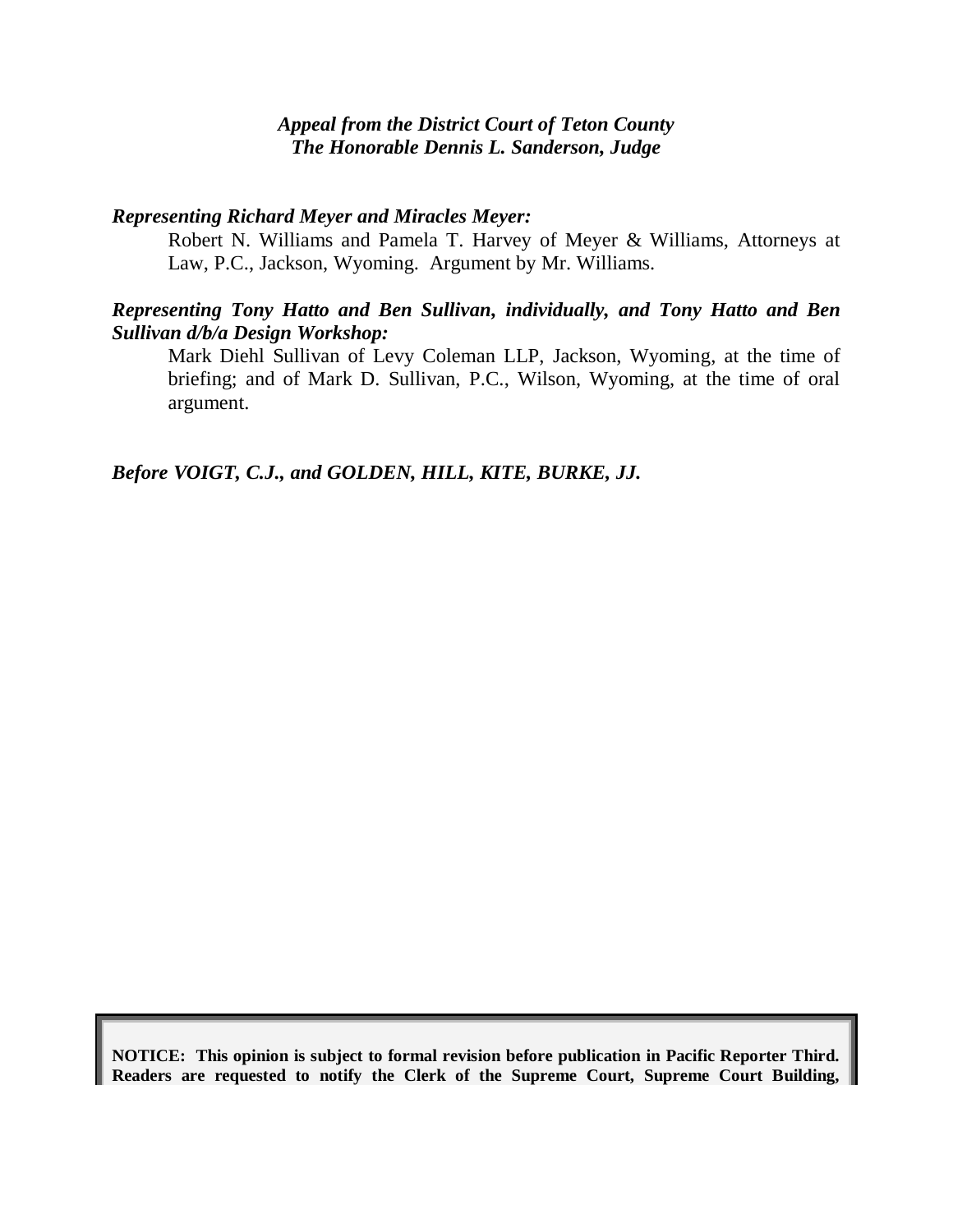**Cheyenne, Wyoming 82002, of any typographical or other formal errors so that correction may be made before final publication in the permanent volume.**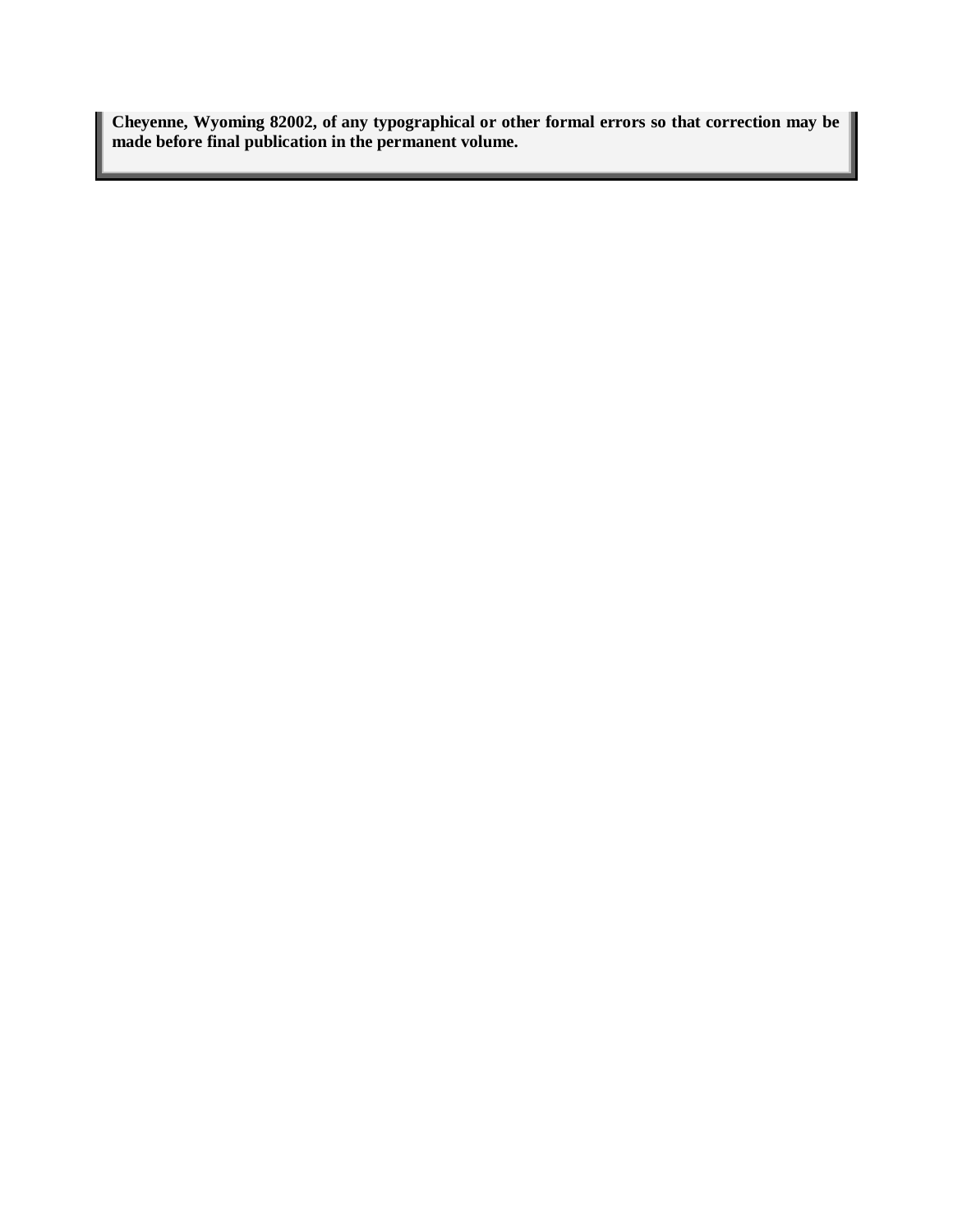## **GOLDEN**, Justice.

[¶1] These two consolidated appeals arise from the dismissal of a complaint for lack of personal jurisdiction. Richard and Miracles Meyer reside in Teton County, Wyoming. They own real property in the State of Hawaii. Tony Hatto and Ben Sullivan reside in Hawaii. They are partners in a business known as Design Workshop, also based in Hawaii. The Meyers entered into a contract with Design Workshop for the design of a residence the Meyers intended to build on their Hawaiian property.

[¶2] The contractual relationship soured and ultimately the Meyers sued Design Workshop, as well as Hatto and Sullivan individually, in Wyoming. The district court dismissed the complaint for lack of personal jurisdiction over Hatto, Sullivan, and Design Workshop. In appeal number S-07-0223, the Meyers appeal the dismissal. We affirm.

[¶3] In appeal number S-07-0224, Hatto, Sullivan, and Design Workshop (for the sake of simplicity, the plurality will hereinafter be referred to collectively as "Design Workshop") appeal the denial by the district court of their request for the award of attorneys" fees and expenses. We reverse that decision and remand for the determination and award of appropriate attorneys' fees and expenses.

## **ISSUES**

[¶4] In appeal number S-07-0223, the Meyers present three issues:

1. Whether the District Court erred when it dismissed Plaintiffs" claims on the ground that it lacked personal jurisdiction over the Defendants?

2. Should the District Court have granted an evidentiary hearing to determine the nature, quality, quantity and sufficiency of the contacts that the Defendants had with Wyoming before dismissing the case for lack of *in personam* jurisdiction?

3. Did Defendants" [sic] submit to the jurisdiction of the District Court by claiming affirmative relief in the form of a request for recovery of attorneys' fees and costs?

[¶5] In appeal number S-07-0224, Design Workshop requests this Court review the district court's denial of its motion for attorneys' fees and costs for abuse of discretion.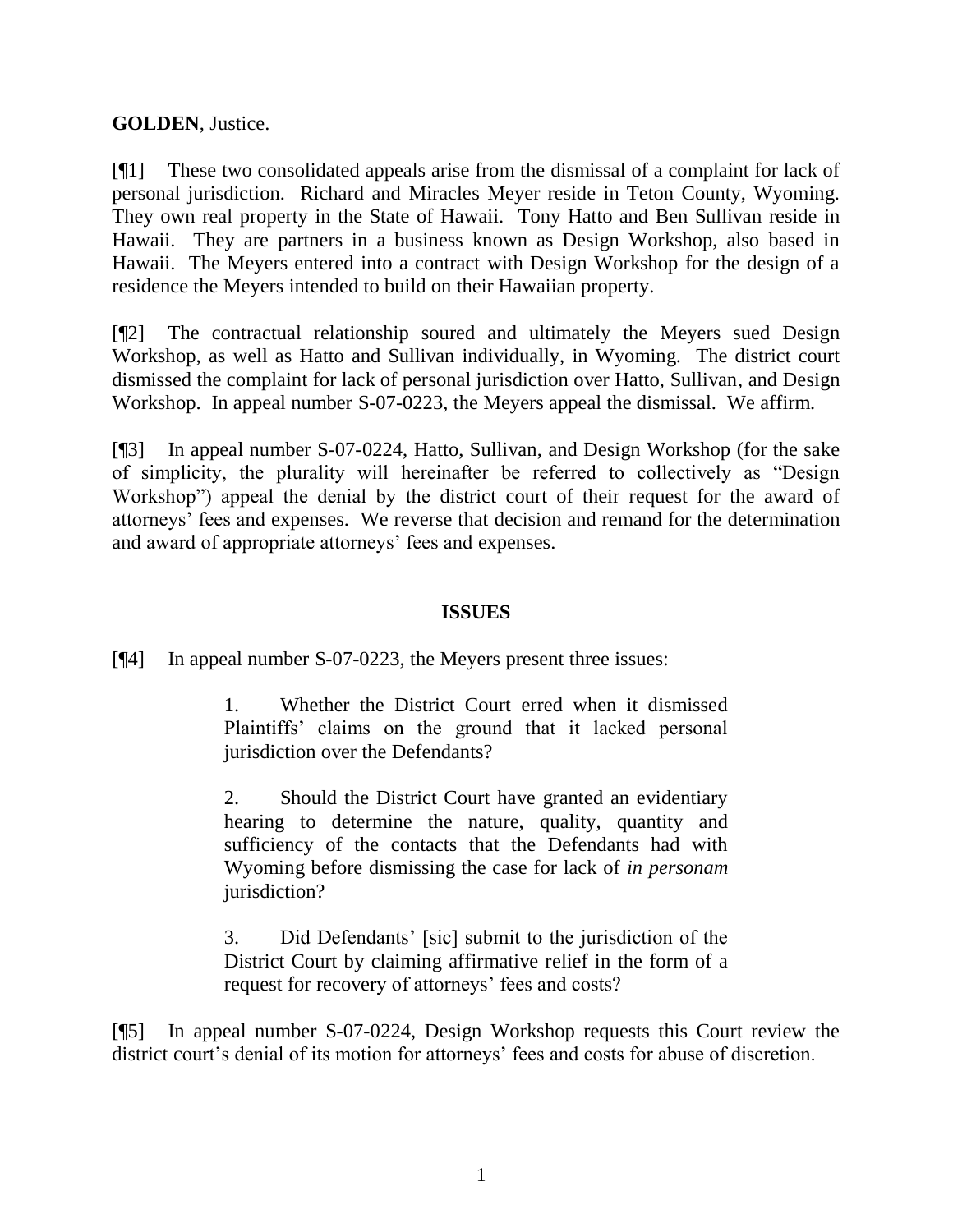#### **FACTS**

[¶6] While in Hawaii, the Meyers were referred to Design Workshop by a local contractor. The Meyers approached Design Workshop in Hawaii to enlist its help in designing the residence they planned to build on their Hawaiian property. Even though no member of Design Workshop had any connection to Wyoming, whether business or personal, the Meyers decided to work with the Hawaiian company. Mr. Meyer drafted a contract after he returned to his residence in Wyoming. In September 2004, the Meyers returned to Hawaii to meet again with Design Workshop. Some changes to the contract were agreed upon and the "Agreement for Designing Services" (Agreement) was executed by the parties.

[¶7] After the Agreement was executed, the Meyers returned to Wyoming. Mr. Meyer, with the knowledge of Design Workshop, hired a contractor from Wyoming. Eventually, the contractor obtained a general contractor"s license in Hawaii so he could work on the project there. Mr. Meyer also consulted various other tradesmen in Wyoming about the Hawaii project.

[¶8] The Agreement contained terms indicating that the parties thereto would work closely together on the project. For instance:

> Designer will conduct a pre-design meeting with Meyer and Meyer"s contractor. In this meeting Designer will discuss the design program with the team. As a team, all parties will then determine an appropriate budget and scope of work for the project.

According to an affidavit in support of the motion to dismiss by Ben Sullivan, such close collaboration did indeed occur:

> After entering into the Contract, Design Workshop spent 18 months fully designing the home in question for the Meyers, working closely with the Meyers and their contractor, Bill Swensen, on the program for the home, materials and potential cost-saving measures. Design Workshop"s efforts went far beyond the scope of the Contract, and included lengthy and frequent interaction with the Meyers" contractor to select materials and building systems, and to save money by exploring extraordinary materials sourcing options, such [as] a custom pre-fabricated whole house structural system from Bali.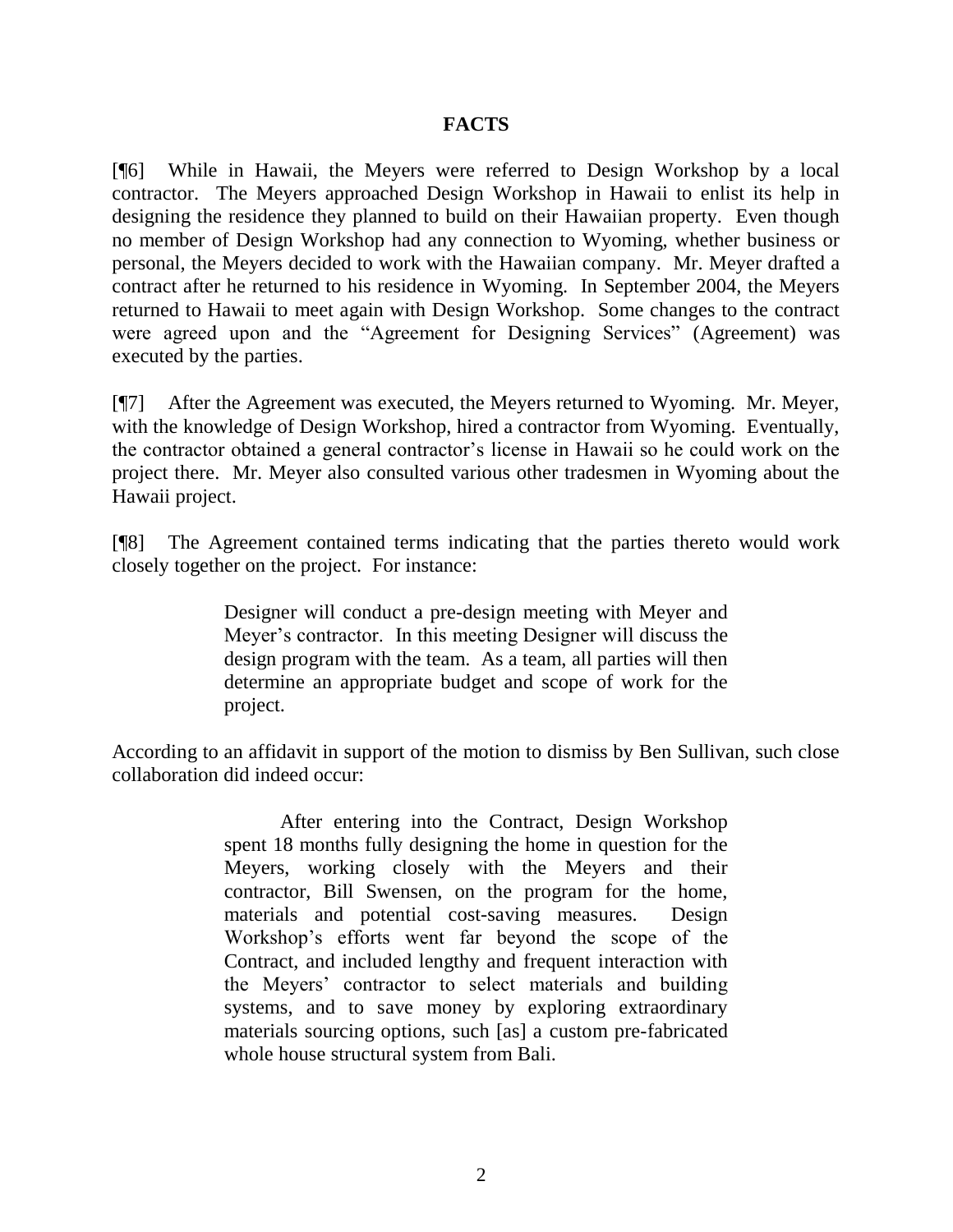These contacts were either in person in Hawaii or Bali, or by telephone, fax, or regular mail between Design Workshop in Hawaii and the Meyers and their contractor in Wyoming. No member of Design Workshop ever journeyed to Wyoming.

[¶9] After approximately eighteen months of work on the project, differences developed between the Meyers and Design Workshop, and the project was halted. The Meyers filed the instant suit in the Ninth Judicial District Court of Wyoming. Design Workshop responded with a motion to dismiss for lack of personal jurisdiction. The motion to dismiss included a request for attorneys' fees and expenses. Discovery pertaining to the issue of personal jurisdiction was allowed. After briefing and the submission of documents including affidavits, but without holding an evidentiary hearing, the district court dismissed the complaint.

[¶10] Design Workshop then submitted a motion renewing its request for the award of attorneys" fees and expenses. As in its motion to dismiss, Design Workshop grounded its motion on the fact that the Agreement provided for binding arbitration in the event of a dispute and for attorneys" fees and costs to be awarded to the prevailing party. The district court denied this motion without comment. These appeals ensued.

## **APPEAL NUMBER S-07-0223**

## **DISCUSSION**

## *Lack of Evidentiary Hearing*

[¶11] In their second issue, the Meyers contend the district court should have held an evidentiary hearing before deciding the motion to dismiss. Since this challenges the procedure followed by the district court in arriving at its decision, it must be addressed first. Procedurally, a district court possesses extreme latitude in determining whether personal jurisdiction exists.The district court may determine the matter on the basis of pleadings and other materials called to its attention; it may require discovery; or it may conduct an evidentiary hearing to resolve any apparent factual questions. *Cheyenne Publishing, LLC v. Starostka*, 2004 WY 88, ¶ 10, 94 P.3d 463, 469 (Wyo. 2004); *Shaw v. Smith*, 964 P.2d 428, 433 (Wyo. 1998); *O*"*Bryan v. McDonald*, 952 P.2d 636, 638 (Wyo. 1998); *PanAmerican Mineral Servs., Inc. v. KLS Enviro Resources, Inc.*, 916 P.2d 986, 989 (Wyo. 1996). The district court has discretion to decide the procedural scheme it will follow, and its procedural decisions will not be reversed absent an abuse of that discretion.

[¶12] The Meyers requested an evidentiary hearing. The district court, after reviewing the parties" briefs and documentary submissions, sent a letter to the parties imparting its preliminary determination of the pertinent undisputed basic facts. The district court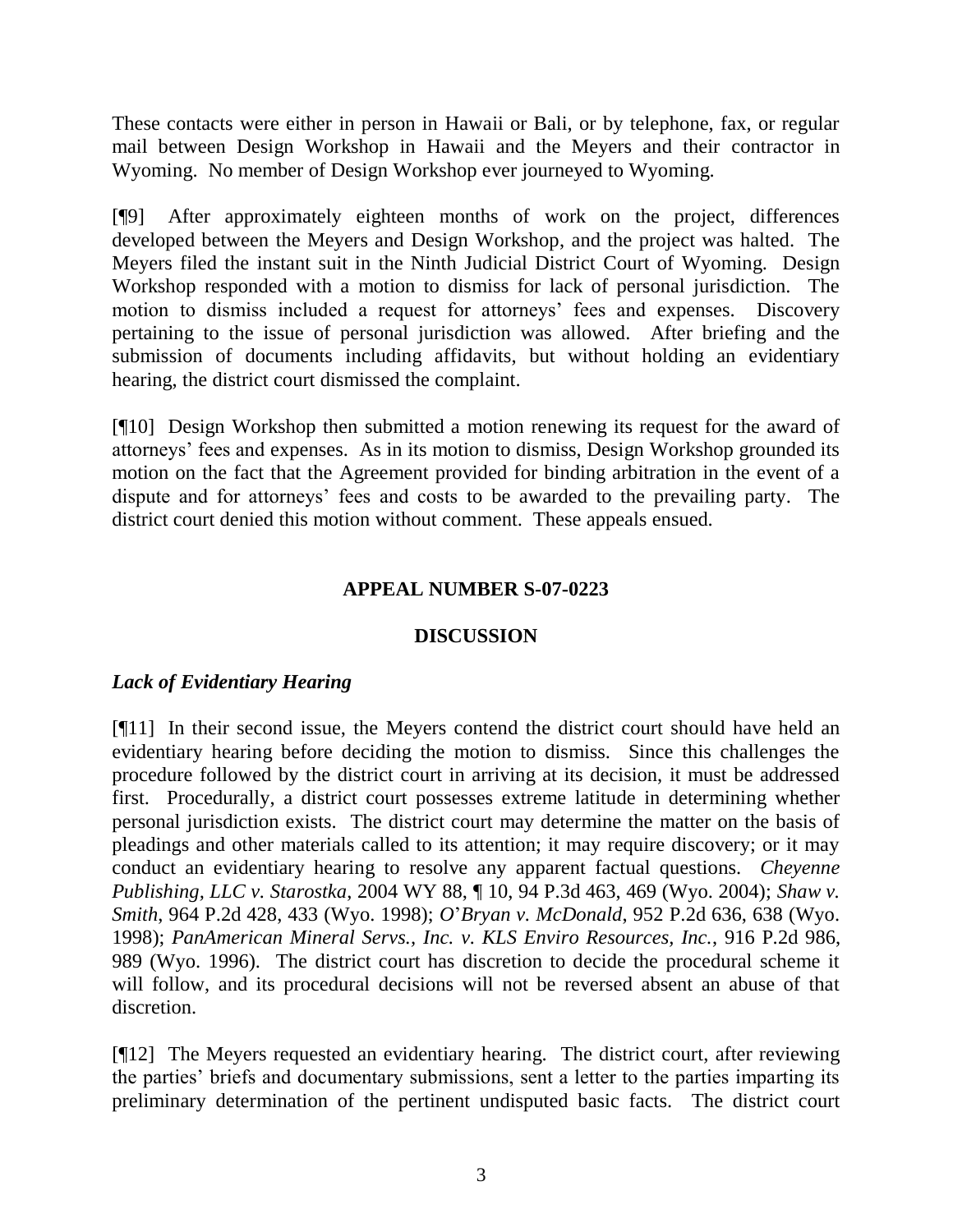stated that if any party disagreed, it would hold an evidentiary hearing. The Meyers sent a letter to the district court objecting to certain statements as either false or incomplete. Design Workshop responded by letter stipulating to the basic facts that pertained to the issue of personal jurisdiction as itemized in the letter from the Meyers. Thus, after much ado, there ended up being no dispute as to any material, basic fact.

[¶13] Certainly each party put their own spin on the basic facts, but that did not put the basic facts themselves in dispute. Under the circumstances, we find no error in the district court's decision not to hold a formal evidentiary hearing. The purpose of an evidentiary hearing – resolving any factual disputes – had already been accomplished, making such a hearing unnecessary.

## *Existence of Personal Jurisdiction*

[¶14] As stated above, after review of the record, we find the underlying basic facts are not in dispute, only their characterization and application to the law. The question of whether personal jurisdiction can properly be exercised in Wyoming is therefore a question of law to be reviewed de novo. *Cheyenne Publishing*, ¶ 10, 94 P.3d at 469; *Eddy v. Oukrop*, 784 P.2d 610, 612 (Wyo. 1989).

[¶15] Pursuant to Wyoming"s long-arm statute, Wyoming courts are authorized to exercise personal jurisdiction over a defendant on any basis which is not inconsistent with the Wyoming or United States constitutions. Wyo. Stat. Ann. § 5-1-107(a) (LexisNexis 2007). This case involves the question of the existence of personal jurisdiction based on a single act. In such a case, personal jurisdiction exists if three conditions are satisfied: 1) the defendant must purposefully avail himself of the privilege of acting in Wyoming or of causing important consequences in Wyoming; 2) the cause of action must arise from the consequences in Wyoming of the defendant's activities; and 3) the activities of the defendant or the consequences of those activities must have a substantial enough connection with Wyoming to make the exercise of jurisdiction reasonable. *Cheyenne Publishing*, ¶ 11, 94 P.3d at 470; *Amoco Prod. Co. v. EM Nominee Partnership Co*., 886 P.2d 265, 267 (Wyo. 1994); *First Wyoming Bank, N.A., Rawlins v. Trans Mountain Sales and Leasing, Inc*., 602 P.2d 1219, 1221 (Wyo. 1979).

[¶16] Our analysis begins and ends with the first factor. "Purposeful availment is a threshold requirement meant to ensure "that a defendant will not be haled into a jurisdiction solely as a result of "random," "fortuitous," or "attenuated" contacts." *O'Bryan* [*v. McDonald,* 952 P.2d 636 (Wyo. 1998)] at 639 (quoting *Burger King Corp. v. Rudzewicz*, 471 U.S. 462, 475, 105 S.Ct. 2174, 2183, 85 L.Ed.2d 528 (1985))." *Goodwin v. Hall*, 957 P.2d 1299, 1301 (Wyo. 1998).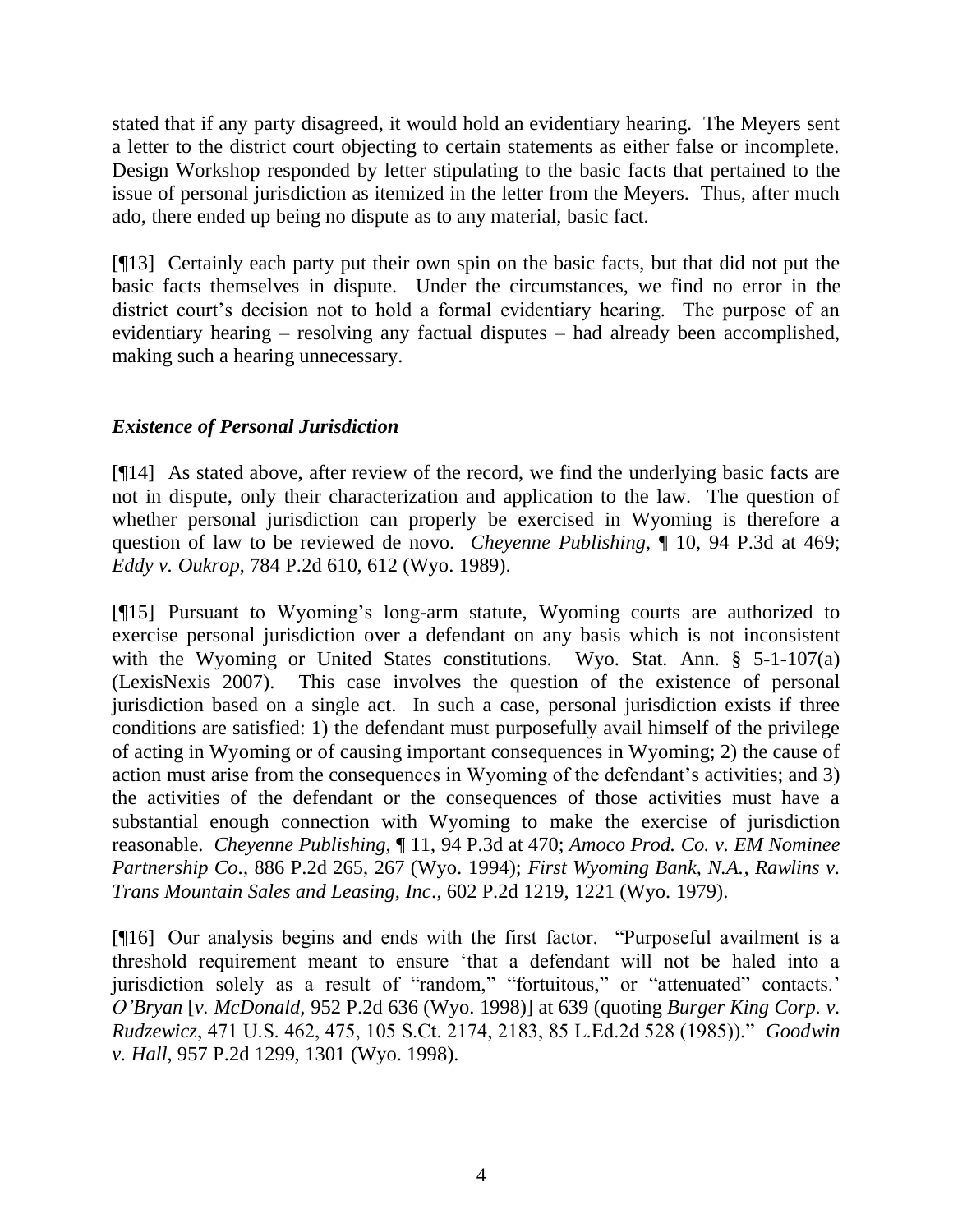[¶17] In this case, we agree with the well-reasoned opinion of the district court, which states in part:

> The contacts the Defendants had with the State of Wyoming are two in character. First, while in Hawaii, they contracted with the Plaintiffs, who were Wyoming residents, to design a home to be built in Hawaii. Second, they communicated with the Plaintiffs and the Plaintiffs" contractors by telephone and email who were in Wyoming. There is no evidence that the Defendants came to Wyoming in furtherance of their contractual obligation; nor is there any evidence that they solicited business from the Plaintiffs in Wyoming. The telephone and email communications were not the fruit of any solicitation of the Defendants in Wyoming. Rather the contacts were the product of a contract entered between the parties in Hawaii and the choice of the Plaintiffs to return to Wyoming and to employ Wyoming contractors.

\* \* \* \*

The Defendants' contact with the State of Wyoming through telecommunications are [sic] attenuated at best. These "contacts" came about only because the Plaintiffs chose to return to Wyoming after they entered into a contract with the Defendants and after the Plaintiffs chose to use building contractors who hail from Wyoming. The Defendants had no choice in those matters. The Defendants did not purposefully avail themselves to the privilege of acting in Wyoming and whatever contacts they had with people in Wyoming came about as a result of Plaintiffs" decisions to return to Wyoming and utilized [sic] Wyoming contractors.

[¶18] The Meyers argue that, in entering the Agreement, Design Workshop became part of a "design team" based primarily in Wyoming. It is true Design Workshop knew of the possibility of extensive contact with various people in Wyoming when it entered into the Agreement. Indeed, potentially in anticipation of the added expense of such longdistance communications, the Agreement specifically excluded telecommunications and mailings from the general fee due Design Workshop. Instead these expenses were to be reimbursed separately.

[¶19] However, Wyoming "does not acquire [personal] jurisdiction by being the "center of gravity" of the controversy, or the most convenient location for litigation. . . . [The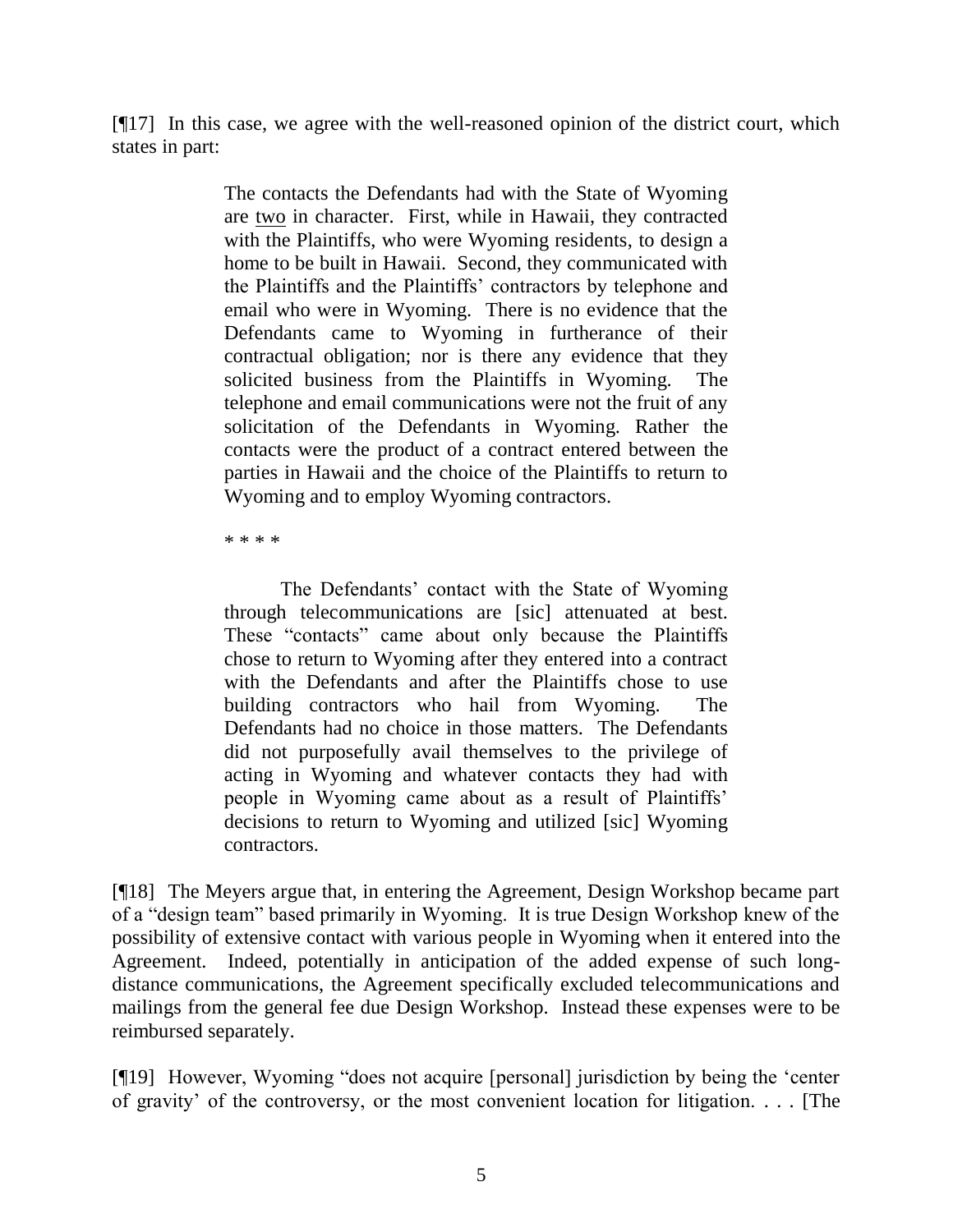issue] is resolved in this case by considering the acts of the [defendant]." *Hanson v. Denckla*, 357 U.S. 235, 254, 78 S.Ct 1228, 1240, 2 L.Ed.2d 1283 (1958). Thus, the constitutional right to exercise personal jurisdiction hinges upon a sufficient contact *initiated by the defendant.* Affiliations with Wyoming that involve Design Workshop but are instituted by the Meyers do not meet the constitutional minimum. "The unilateral activity of those who claim some relationship with a nonresident defendant cannot satisfy the requirement of contact with the forum state." *Id.* at 253, 78 S.Ct. at 1239-40.

[¶20] Instead, the analysis regarding the existence of personal jurisdiction revolves around the quality and nature of Design Workshop"s contacts, not the quantity. *Int'l Shoe Co. v. Wash.*, 326 U.S. 310, 319, 66 S.Ct. 154, 160, 90 L.Ed.2d 95 (1945) (the validity of assertion of personal jurisdiction over a nonconsenting defendant who is not present in the forum depends upon "the quality and nature of [his] activity" in relation to the forum). The fact that Design Workshop knew it would have to communicate with people in Wyoming in order to fulfill its contractual obligations does not qualify as purposeful availment of the privilege of doing business in Wyoming. *See, e.g., Moyer Associates, Inc. v. The Grad Partnership*, 1082 U.S. Dist. LEXIS 15356 (Illinois company may not sue New Jersey business in Illinois for personal services rendered related to a building project in New Jersey absent broader contacts).

[¶21] In *Anderson v. Shiflett*, 435 F.2d 1036 ( $10<sup>th</sup>$  Cir. 1971), the Tenth Circuit Court of Appeals was faced with a similar situation. An Oklahoma architect, Anderson, entered into a contract with a Texas resident, Shiflett, for the design of a building in Texas. The contract was made in Texas. Anderson attempted to sue Shiflett in federal district court in Oklahoma. The district court dismissed the complaint for lack of personal jurisdiction. In affirming the dismissal, the Tenth Circuit Court of Appeals stated:

> We have here a single, isolated transaction in the form of a contract for personal service. The totality of the contacts with Oklahoma was the performance of certain phases of the work at the plaintiff"s Oklahoma City office. Nothing in the record discloses the reasonable anticipation of contractual consequences in Oklahoma. To support jurisdiction, the plaintiff relies on his own unilateral activities. Under the decision in Hanson v. Denckla [sic] this is not enough. To become subject to Oklahoma jurisdiction, the defendant must purposefully avail himself of the privilege of doing business in that state and thereby invoke the benefits and protections of its laws. The record before us does not satisfy this requirement. Instead, it shows no more than the unilateral performance of contracted personal service in the forum. The idea that such performance alone can subject the employer to the jurisdiction of the forum has frightening consequences.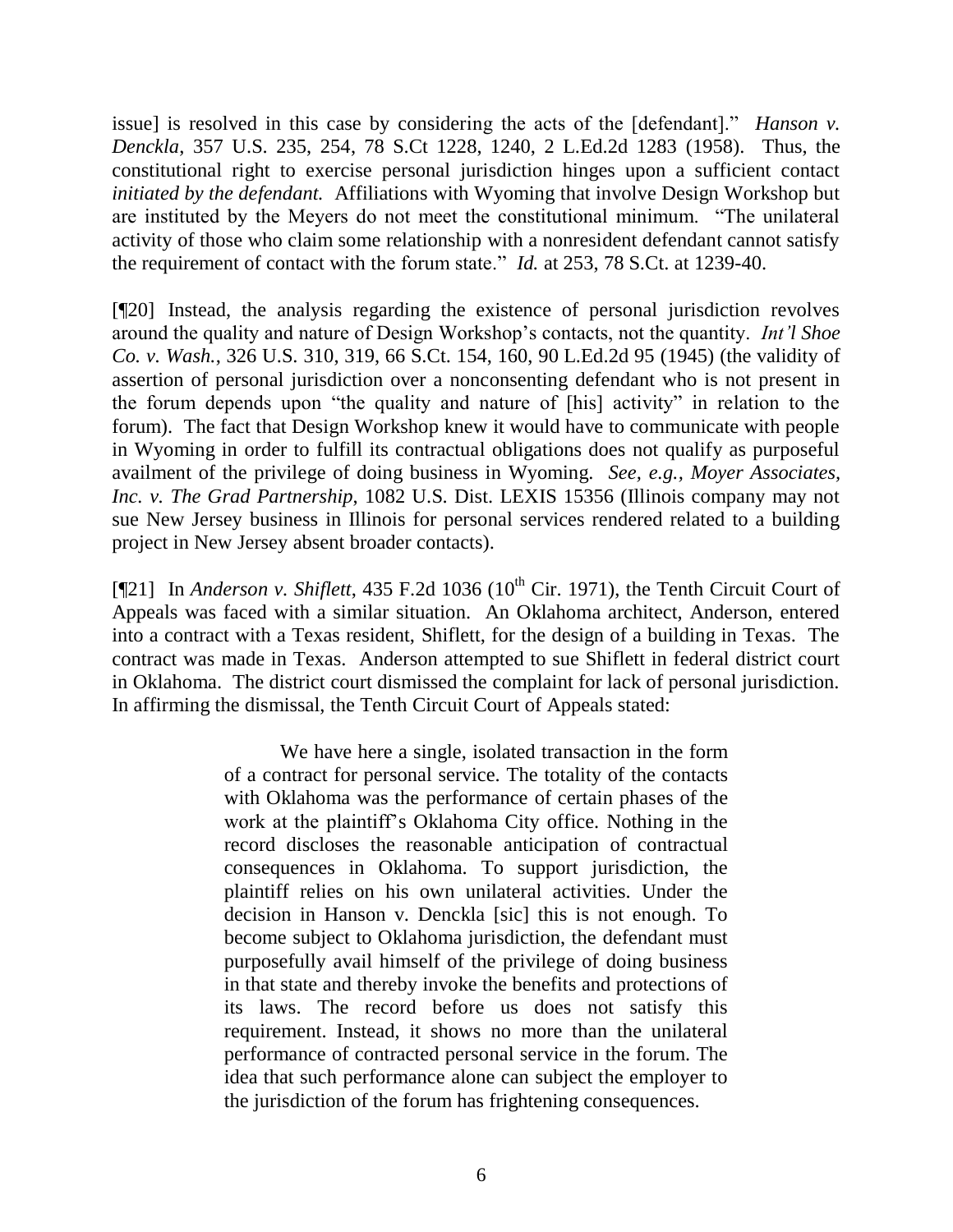*Id.* at 1038. We find the same reasoning pertinent here. In this case, Design Workshop simply did not purposefully avail itself of the privilege of conducting activities in Wyoming.

#### *Submission to Jurisdiction*

[¶22] Finally, the Meyers argue that Design Workshop voluntarily submitted itself to jurisdiction in Wyoming by requesting attorneys" fees and costs. Courts in other jurisdictions have gone both ways on the issue of whether a party submits to personal jurisdiction by filing a motion for attorneys" fees. *See In re Marriage of Adler*, 648 N.E.2d 953, 956 (Ill. 1995) (moving for disbursement of escrow funds and attorneys" fees and costs is a request for affirmative relief and general appearance); *Johnson v. Johnson*, 662 P.2d 1178, 1182 (Kan. 1983) (personal jurisdiction established when attorneys" fees motion filed after objecting to court's jurisdiction); *Associate Discount Corp. v. Haviland*, 218 So.2d 59, 61-62 (La. App. 1969) (request for attorneys' fees is general appearance because it affirmatively invokes court's jurisdiction). *Compare Heineken v. Heineken*, 683 So.2d 194, 197-98 (Fla. Dist. Ct. App. 1996) (attorneys" fees request did not waive defense of personal jurisdiction because it was a defensive action rather than a request for affirmative relief); *Grange Ins. Ass'n v. State*, 757 P.2d 933, 940-41 (Wash. 1988) (a request for attorneys" fees does not waive an objection to personal jurisdiction because the request is a defensive action and not a request for affirmative relief).

[¶23] We believe the better approach is to conclude that a motion for attorneys" fees is not an affirmative action that invokes personal jurisdiction. Holding otherwise would allow one contracting party to force the other party to subject itself to a foreign jurisdiction or forgo its contractual right to attorneys' fees. Such a result does not further the parties" intent, as expressed in the contract, that litigation over the contract be undertaken at the risk of having to pay the successful party's attorneys' fees. Such provisions are intended to discourage litigation, not to encourage it in foreign jurisdictions.

#### **CONCLUSION**

[¶24] Design Workshop is a Hawaiian firm hired in Hawaii to design a residence to be built in Hawaii. It did not solicit this contract in Wyoming. Its only connection to Wyoming is through the Meyers. Under these circumstances, we find Design Workshop did not purposely avail itself of the privilege of acting in Wyoming. Affirmed.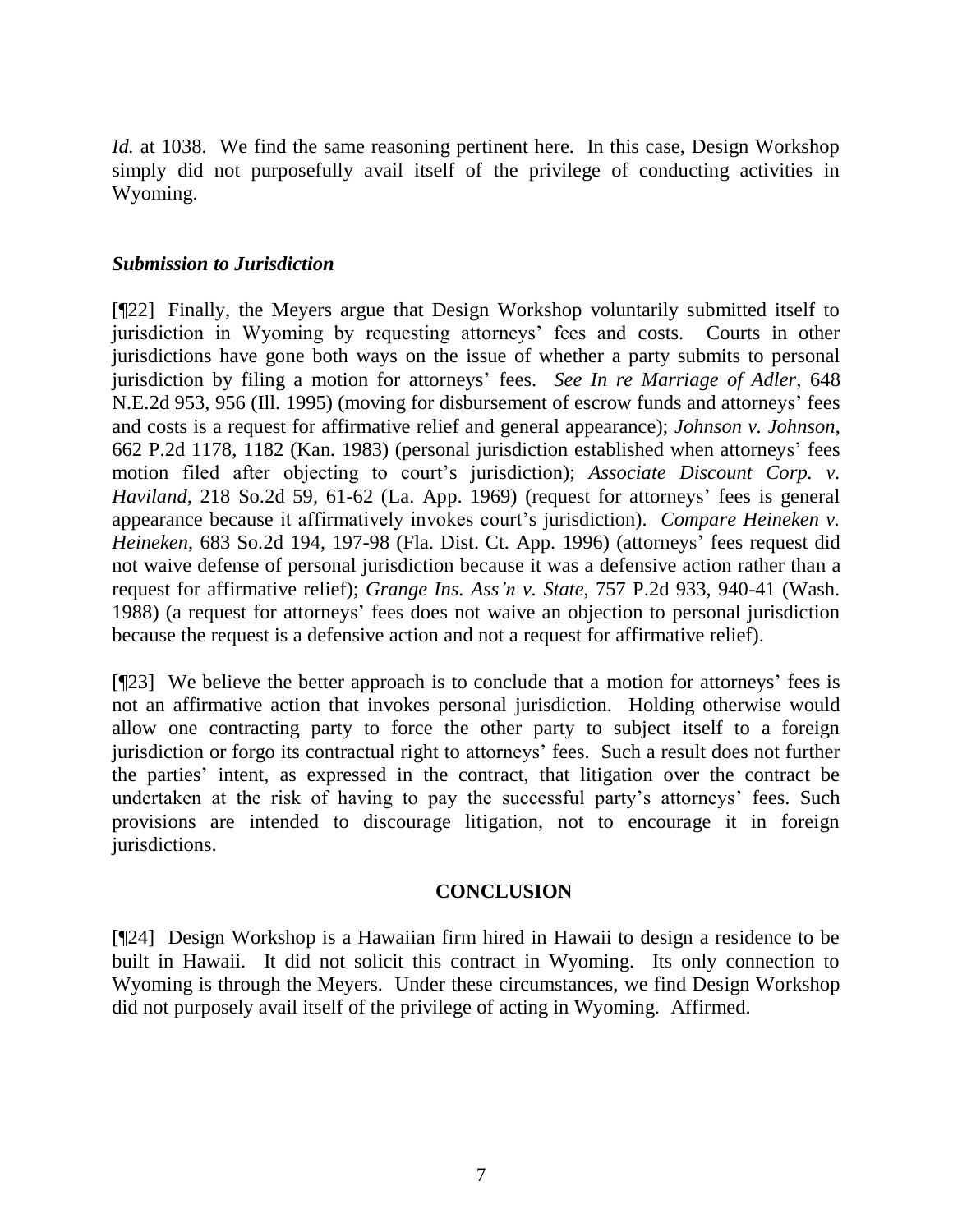#### **APPEAL NUMBER S-07-0224**

#### **DISCUSSION**

[¶25] In its cross-appeal, Design Workshop appeals the district court's decision denying its request for attorneys' fees and expenses. We review a district court's decision regarding the award of attorneys' fees and costs for abuse of discretion. *Snyder v. Lovercheck*, 992 P.2d 1079, 1084 (Wyo. 1999). A court abuses its discretion only when it acts in a manner which exceeds the bounds of reason under the circumstances. The burden is placed upon the party who is attacking the trial court's ruling to establish an abuse of discretion. *Shepard v. Beck*, 2007 WY 53, ¶ 14, 154 P.3d 982, 988 (Wyo. 2007).

[¶26] In Wyoming, we apply the American rule which holds that each party generally is responsible for his own fees and costs. *See, e.g., Rock Springs Land and Timber, Inc. v. Lore*, 2003 WY 100, ¶ 37, 75 P.3d 614, 628 (Wyo. 2003). A prevailing party, however, is generally entitled to be reimbursed for his attorney"s fees and costs when an express contractual authorization exists for such an award. *Morrison v. Clay*, 2006 WY 161, ¶ 16, 149 P.3d 696, 702 (Wyo. 2006); *Ahearn v. Tri-County Fed. Sav. Bank*, 954 P.2d 1371, 1373 (Wyo. 1998); *DeWitt v. Balben*, 718 P.2d 854, 863 (Wyo. 1986). There is a proviso:

> While the general rule is that a valid provision for attorney's fees in a [contract] is as much an obligation of the contract as any part of it, the trial court still has discretion in exercising its equitable control to allow only such sum as it thinks reasonable. A trial court in its discretion may properly disallow attorney's fees altogether on the basis that such recovery would be inequitable.

*Combs v. Walters*, 518 P.2d 1254, 1255 (Wyo. 1974) (citing *Graves v. Burch*, 26 Wyo. 192, 200-01, 181 P. 354, 357 (1919)); *Dewey v. Wentland*, 2002 WY 2, ¶ 50, 38 P.3d 402, 420 (Wyo. 2002); *McGuire v. Lowery*, 2 P.3d 527, 533-34 (Wyo. 2000).

[¶27] Design Workshop argues it is contractually entitled to the award on the basis of language in the Agreement and this Court's decision in *Morrison v. Clay*, 2006 WY 161, 149 P.3d 696 (Wyo. 2006). The dispute resolution provision of the Agreement provides:

> In the event of a dispute hereunder the parties shall submit the dispute to binding arbitration. Each party shall, at its expense shall [sic] select one arbitrator and the two arbitrators thus selected shall select a third arbitrator, whose expense shall be shared by the parties. The three arbitrators thus selected shall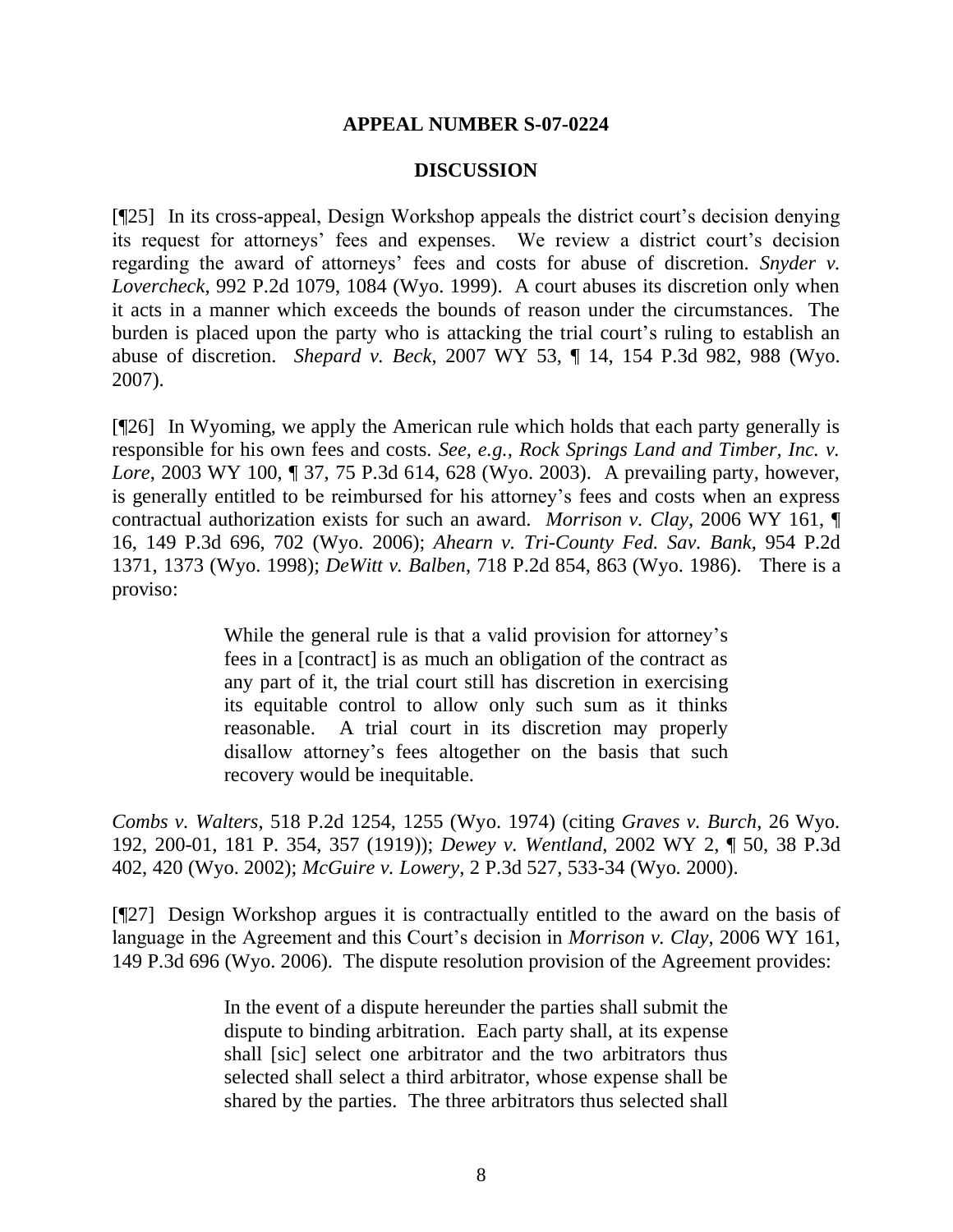conduct a hearing and render a binding decision as soon as practicable. The losing party in such arbitration shall pay all attorneys [sic] fees and other expenses of the prevailing party.

[¶28] The Meyers never attempted arbitration but instead brought a civil suit against Design Workshop. The Meyers attempt to use their action in ignoring the arbitration clause to their advantage. They argue that, since this was not arbitration, the Agreement language does not apply.

[¶29] As the parties predicted, the resolution of this issue hinges on our decision in *Morrison*. In *Morrison*, the parties had entered into a settlement agreement. The settlement agreement included an arbitration clause:

> **Any dispute arising out of or relating in any way to this Agreement shall be resolved by a majority of the arbitrators agreed to in this Agreement through final, binding and non-appealable arbitration** in accordance with the arbitration rules of the American Arbitration Association. The prevailing party in any such dispute shall be entitled to recover its reasonable attorneys' fees and costs (including, without limitation, any arbitration fees and costs) from the other party, in addition to any other relief to which the prevailing party may be entitled.

*Morrison*,  $\parallel$  10, 149 P.3d at 699-700 (emphasis in original). In a dispute admittedly "arising out of or relating in any way to" the settlement agreement, the appellant filed suit instead of submitting to arbitration. The appellee requested attorneys' fees pursuant to the arbitration clause in the settlement agreement. This Court upheld the award of such fees:

> [Appellant] reasons that because the district court action was not arbitration, that the agreement does not authorize an award of attorneys' fees by the district court. We reject this reasoning because the obvious intent of the Settlement Agreement was to foreclose future litigation between the parties and to award attorneys' fees to the prevailing party in any dispute involving the Settlement Agreement.

*Id.* at  $\P$  17, 149 P.3d at 702. We see no reason to depart from this analysis in this case.

[¶30] The Meyers attempt to distinguish *Morrison* by arguing that the language of the arbitration clause in their Agreement is much narrower than that used in *Morrison*. In *Morrison*, arbitration was required for "[a]ny dispute arising out of or relating in any way